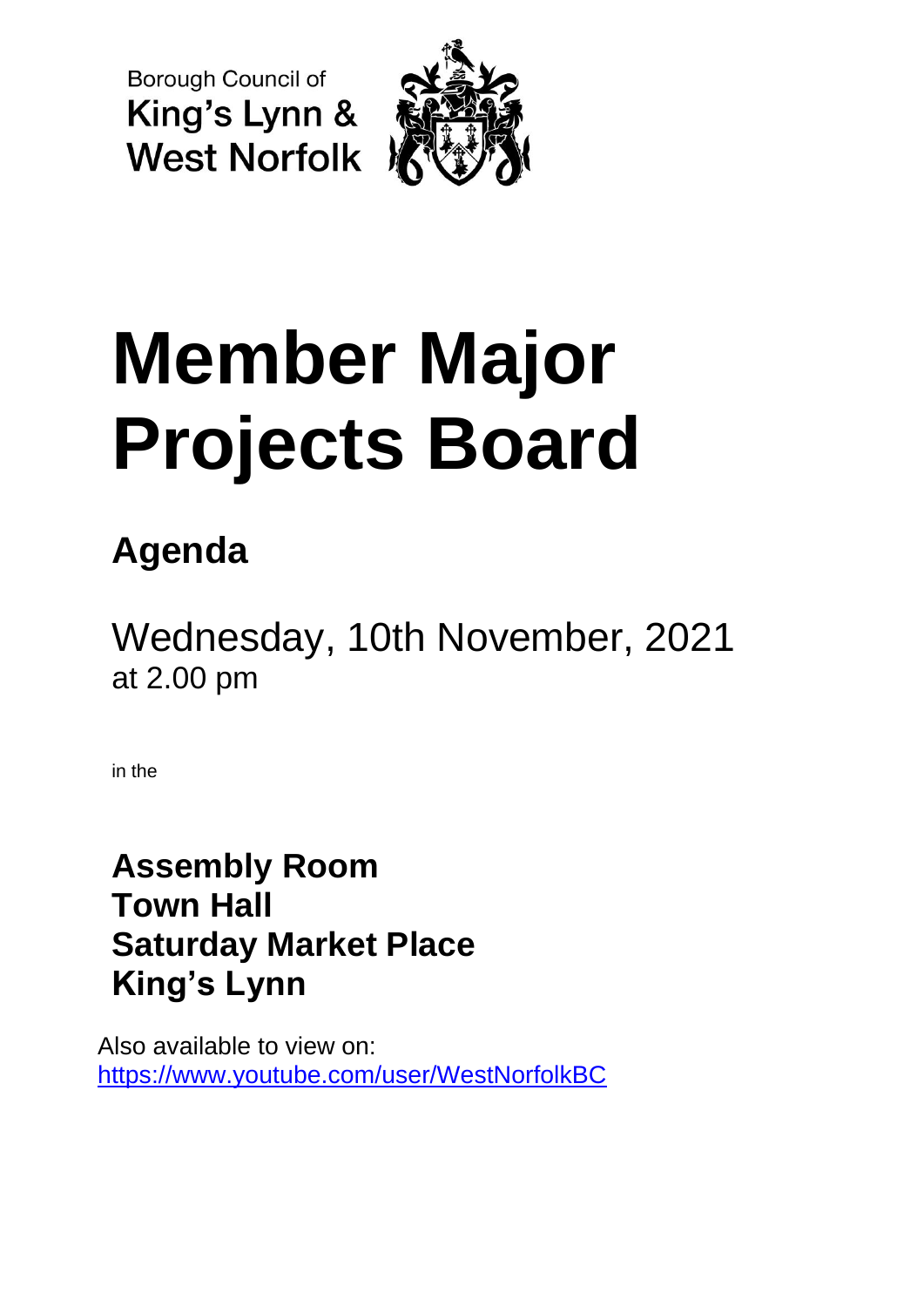**Borough Council of** King's Lynn & **West Norfolk** 



# **King's Court, Chapel Street, King's Lynn, Norfolk, PE30 1EX Telephone: 01553 616200**

2 November 2021

Dear Member

#### **Member Major Projects Board**

You are invited to attend a meeting of the above-mentioned Board which will be held on **Wednesday, 10th November, 2021 at 2.00 pm** in the **Assembly Room, Town Hall, Saturday Market Place, King's Lynn PE30 5DQ** to discuss the business shown below.

Yours sincerely

Chief Executive

# **AGENDA**

# **1. Apologies for absence**

- **2. Minutes of the previous meeting** (Pages 5 10)
- **3. Declarations of Interest**
- **4. Members Pursuant to Standing Order 34**
- **5. Cabinet Report: Member Major Projects Board - Review of Terms of Reference** (Pages 11 - 23)

#### **6. Date of Next Meeting**

3 December 2021, 11 am in the Assembly Room, Town Hall, Saturday Market Place, King's Lynn.

#### **7. Exclusion of Press and Public**

To consider passing the following resolution:

"That under Section 100(A)(4) of the Local Government Act, 1972, the press